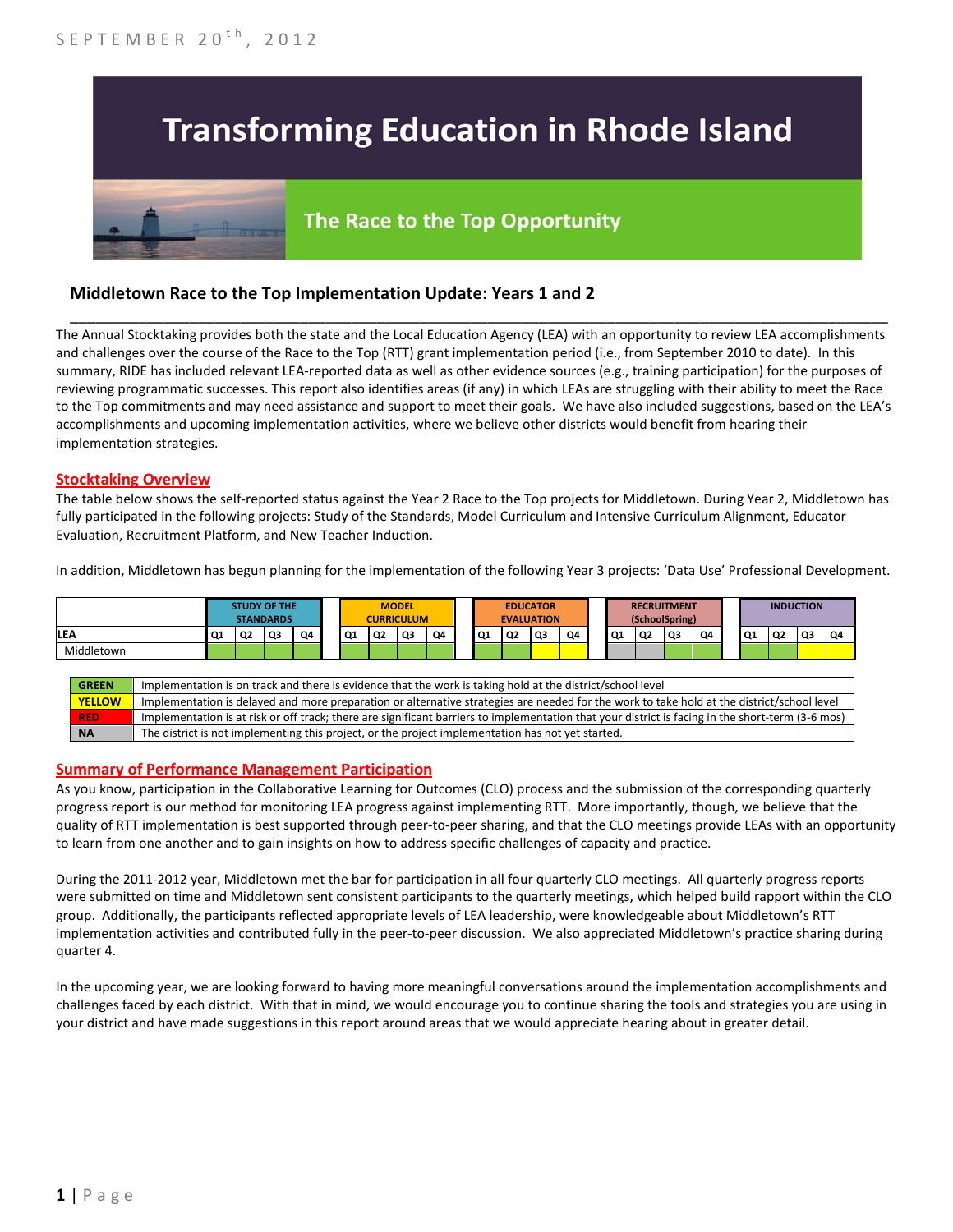#### **System of Support 1: Standards and Curriculum**

As of July 2012, Middletown is on track against the System of Support 1 Year 1 and Year 2 commitments and tasks for Race to the Top, reflected in the tables below. Based on the quarterly progress reports submitted by Middletown, we have assessed the district as 'on track', 'delayed' or 'off track/at risk' on each task utilizing the criteria described on page 1 of this report.

| <b>Study of the Standards</b>                                   | Year 1:<br>SY10-11 | Year 2:<br>SY11-12 |  |
|-----------------------------------------------------------------|--------------------|--------------------|--|
| Identify educators to participate in the Study of the Standards | $X^*$              |                    |  |
| Specify names and invite participants                           |                    |                    |  |
| Coordinate schedule with RIDE for all participants              |                    |                    |  |
| Complete planned educator training                              |                    |                    |  |

*\*Please note: the 'x' in the above table represents the anticipated completion timeline set by RIDE, not when the district completed the task.*

| Intensive Curriculum Alignment and Model Curriculum Development                                                                                                                                                                                           | Year 1:<br>SY10-11 |                   | Year 2:<br>SY11-12 |
|-----------------------------------------------------------------------------------------------------------------------------------------------------------------------------------------------------------------------------------------------------------|--------------------|-------------------|--------------------|
| Develop and communicate a multi-year Transition Plan for the Common Core State Standards implementation, including clear<br>expectations for school level transition benchmarks and a plan for developing a curriculum aligned to the CCSS in grades K-12 | x                  | x                 | χ                  |
| Identify opportunities for educators to work collaboratively to deepen understanding of CCSS (e.g. Common Planning Time, grade<br>level team, department meetings, faculty meetings)                                                                      |                    | $\checkmark$<br>v | x                  |
| Conduct analyses of each core curricula to ensure that each is aligned to standards, guaranteed and viable                                                                                                                                                | x                  |                   |                    |
| ldentify which, if any, curriculum development is needed as well as the method by which curriculum will be developed (i.e. Model<br>Curriculum with the Charles A. Dana Center, through an LEA cohort, or individually)                                   | x                  | x                 |                    |
| Create implementation plan, including the identification of aligned resources, to support roll out of new curricula                                                                                                                                       |                    | x                 | χ                  |
| Develop curriculum aligned to the Common Core State Standards, including participation in Dana Center curriculum writing and<br>leadership sessions (if applicable)                                                                                       |                    | x                 | χ                  |

Middletown distributed the Common Core State Standards (CCSS) guidebooks to all teachers at the beginning of the 2011-2012 school year. As noted in Middletown's quarterly progress reports, the district met their RTT goals (i.e., 4 per building) for educator participation in the Study of the Standards training sessions.

To encourage teacher engagement in the transition to the Common Core State Standards (CCSS), Middletown staff viewed the presentation made by David Coleman in New York (spring 2011). This supplemented their review of the standards. Additionally, the district has attended supplemental professional development geared towards increasing readiness to transition through focusing on text complexity, developing text-dependent questions, and deepening understanding of the mathematics standards.

Middletown has made significant progress against implementing a guaranteed and viable curriculum aligned to the new Common Core State Standards. During the 2011-2012 school year, Middletown worked to align the district's mathematics and ELA K-12 curricula to the CCSS. The district also included CCSS content in the science curriculum. The Middletown Assistant Superintendent has also participated in the Open Educational Resource training and rubric resource training with Achieve. RIDE is also pleased to note that Middletown received grant funding to build student learning expectations and assessments for ELA. In addition, district leadership participated in a day-long session on developing learning targets/expectations and summative assessments to support their unit development for the CCSS.

In their quarterly progress reports, Middletown noted that they have encountered the following challenges around this work:

- Unclear communication from RIDE around Study of the Standards sessions
- Additional and new resources are needed to support the transition to the CCSS
- Gaps may occur as a result of the transition from GLE/GSEs to CCSS, and may impact student performance on NECAP
- Community and political leader engagement in the transition to CCSS and PARCC and related work/challenges

We want to commend Middletown on their work around resources and strategies that will deepen educator understanding of the new Common Core State Standards and accelerate the implementation of the new standards at the classroom level. We appreciated that Middletown has, on several occasions, shared their progress and approach with other stakeholders; we believe that the sharing of those practices will accelerate the transition to the Common Core for all districts involved in this important work.

We hope that you will take the opportunity to share the curriculum materials you are developing with your fellow CLO colleagues during upcoming meetings, or with all districts through the Instructional Management System (IMS). We look forward to hearing about your progress working collaboratively with the other districts, and on new in-district initiatives, as well as the successes and challenges you encountered along the way, as you (and all districts) begin planning for next steps following the Common Core State Standards alignment.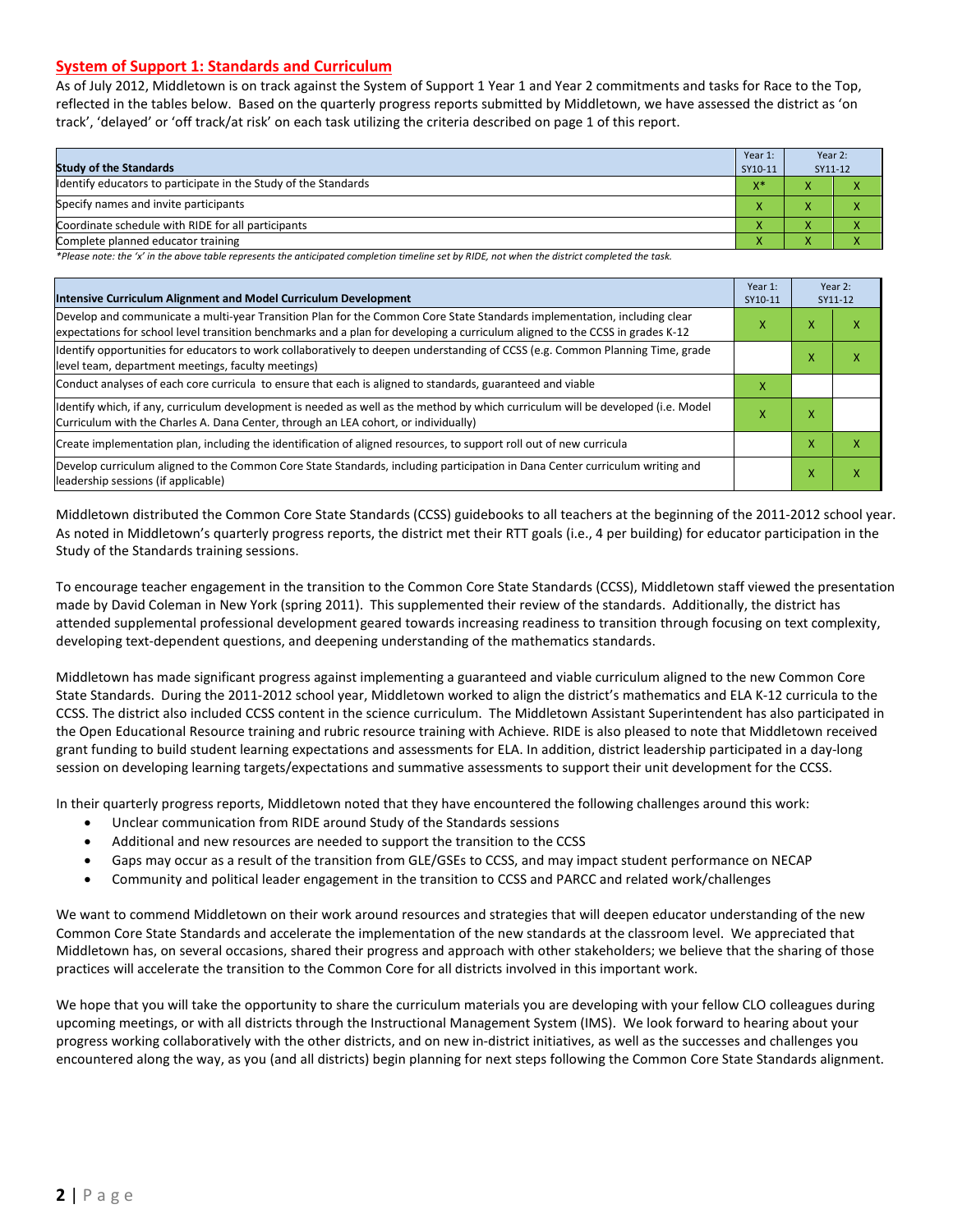#### **System of Support 2: Instructional Improvement Systems**

As of July 2012, Middletown is on track against the System of Support 2 Years 1 and 2 commitments and tasks for Race to the Top. RIDE wants to thank Middletown for their participation in the 'data use' focus groups, which helped shape RIDE's content development and implementation planning for that project. The district's participation in the RIDE data team meetings also helped shape this work.

Thus far, Middletown plans to engage school data leadership teams district-wide in the 'Data Use' professional development starting in August 2012 and running through the remaining school year, and have confirmed logistics with RIDE for the initial sessions.

Middletown has noted that the district will leverage their own Instructional Management System, which includes Interim Assessments, in the upcoming school year. The district will continue to explore how to leverage the curriculum resources available on the IMS, as well as how to integrate the district's comprehensive assessment system with the RIDE assessment resources, during the 2013-2014 school year.

Additionally, the district attended initial facilitator training on the formative assessment online professional development modules. Based on the content of the sessions, Middletown has determined that they will continue their in-district formative assessment practices and will look to engage educators in the RIDE formative assessment modules during Year 3.

In the upcoming CLO sessions, we look forward to hearing about the successes and challenges that Middletown has encountered while implementing these systems, as well as the district's progress around building teacher engagement in the various IMS tools and resources. Additionally, for those participating in the 'Data Use' professional development, we would be interested in hearing some of the strategies that Middletown has learned regarding deepening collaboration around data and using data to change instructional outcomes.

| 'Data Use' Professional Development                                                                                                                                                                                                                                                     | Year 1:<br>SY10-11 | Year 2:<br>SY11-12 |
|-----------------------------------------------------------------------------------------------------------------------------------------------------------------------------------------------------------------------------------------------------------------------------------------|--------------------|--------------------|
| Complete a needs assessment survey indicating the use of and collaboration around data within schools and across the LEA                                                                                                                                                                |                    | ⋏                  |
| Based on RIDE implementation plan, determine the timing (i.e. Year 1, Year 2, or staggered across Year 1 and Year 2) of LEA<br>participation in 'Data Use' Professional Development and provide RIDE with the schools that will participate in Year 1 and/or Year 2<br>training cohorts |                    | x                  |
| In coordination with RIDE, select 'Data Use' training dates for each cohort of schools, as applicable                                                                                                                                                                                   |                    | Year 1             |
| Identify and provide RIDE with the leadership team members from each school who will participate in the Year 1 and/or Year 2<br>training cohorts, as applicable                                                                                                                         |                    | Year 1             |

*\* Please note that, for this project, 'Year 1' refers to cohort 1 taking place during the 2012-2013 school year, and 'Year 2' refers to cohort 2 taking place during the 2013-2014 school year.*

Based on information provided to RIDE, we anticipate that Middletown will implement the Formative Assessment professional development series and utilize the Interim Assessment and IMS resources during school year 2013-2014.

| <b>Interim Assessments</b>                                                                                                                                                              | Year 1:<br>SY10-11 | Year 2:<br>SY11-12 |
|-----------------------------------------------------------------------------------------------------------------------------------------------------------------------------------------|--------------------|--------------------|
| Identify method by which all educators will have access to interim assessments                                                                                                          |                    |                    |
| Develop timeline for training of all educators in the use of interim assessments utilizing train-the-trainer model                                                                      |                    |                    |
| Develop protocols or expectations regarding the use of interim assessment to inform instruction including timelines for<br>administration and process for scoring and reporting results |                    | X                  |

|                                                                                                                               | Year 1: | Year 2: |
|-------------------------------------------------------------------------------------------------------------------------------|---------|---------|
| <b>Formative Assessment Online Professional Development Modules</b>                                                           | SY10-11 | SY11-12 |
| Create multiyear plan for implementation of formative assessment PD modules, including the process and timelines by which all |         |         |
| educators will participate in the formative assessment training modules                                                       |         |         |
| lidentify facilitators who will support the implementation of formative assessment practices in daily instruction             |         |         |

| <b>Instructional Management System (IMS)</b>                                                                                                                                                                                           | Year 1:<br>SY10-11                            |   | Year 2:<br>SY11-12 |
|----------------------------------------------------------------------------------------------------------------------------------------------------------------------------------------------------------------------------------------|-----------------------------------------------|---|--------------------|
| Designate an LEA data steward to support decision making around data collections and systems implementation and to provide input<br>and feedback on data initiatives through designated representatives                                | <b>Identify</b><br><b>LEA Data</b><br>Steward | x |                    |
| Maintain data quality standards of local student information systems and upload local assessment data and program information as<br>required by RIDE in a timely manner                                                                | x                                             | x |                    |
| Review the RIDE IMS Training Plan and develop a multiyear training and implementation plan to provide all educators with access<br>and training on the system                                                                          |                                               |   |                    |
| Based on IMS Training Plan guidance, register and attend training for Administrative Users (i.e. users who will maintain and configure<br>both the Primary IMS and RtI Module) and LEA Trainers (i.e. staff to be trained as trainers) |                                               |   |                    |
| Following RIDE training, LEA Administrative Users and LEA Trainers configure the IMS for educator use and to provide end users with<br>access and training needed to utilize the IMS for daily activities                              |                                               |   |                    |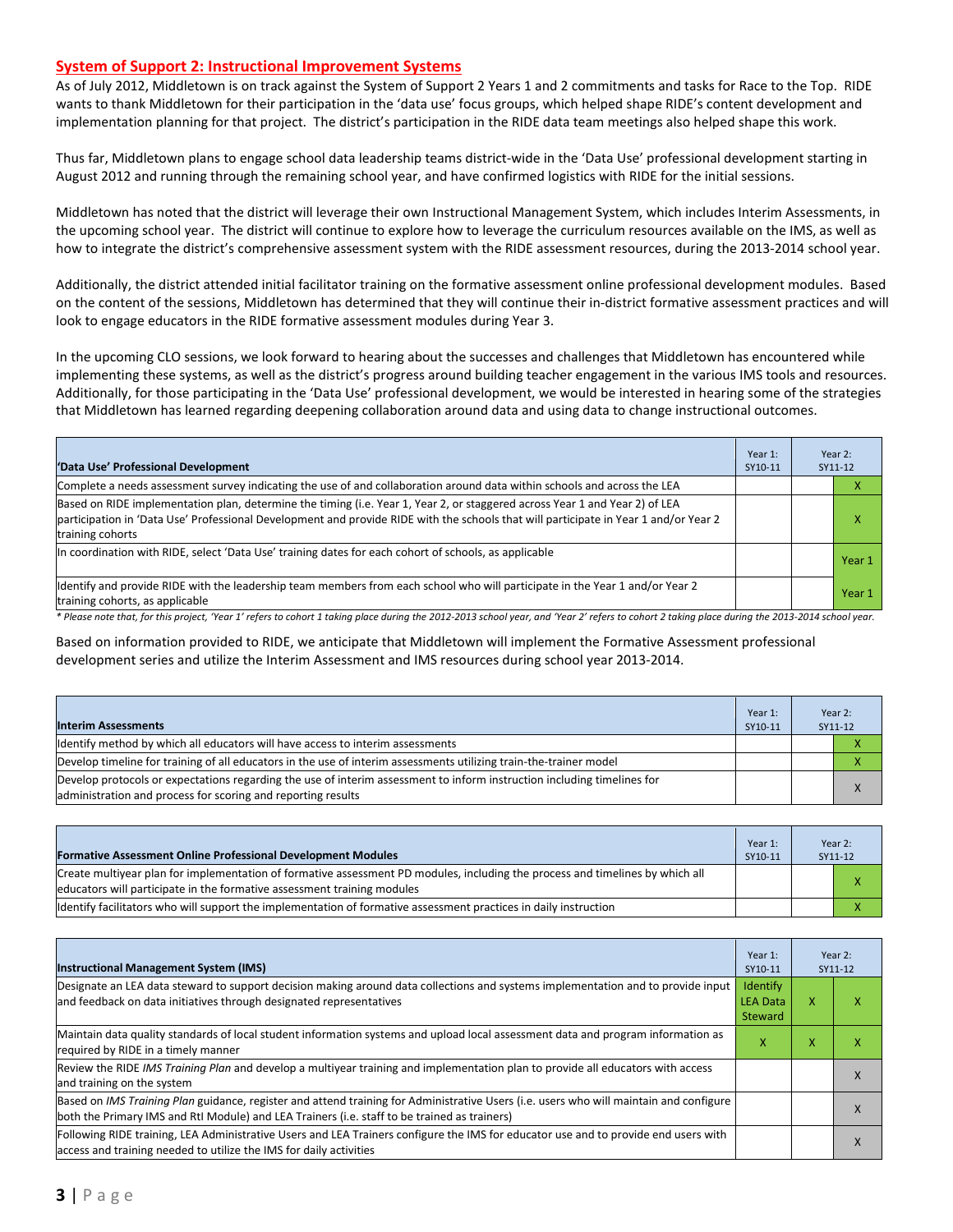#### **System of Support 3: Educator Effectiveness**

As of July 2012, Middletown is delayed against the System of Support 3 Years 1 and 2 commitments and tasks for Race to the Top.

| <b>Educator Evaluation</b>                                                                                                                                                                            | Year 1:<br>SY10-11 |                         | Year 2:<br>SY11-12 |  |
|-------------------------------------------------------------------------------------------------------------------------------------------------------------------------------------------------------|--------------------|-------------------------|--------------------|--|
| Participate in educator evaluation model design, development and refinement feedback opportunities.                                                                                                   | x                  | X                       | x                  |  |
| Identify District Evaluation Committee members, responsible for monitoring the implementation of the system and providing<br>recommendations to LEA leadership teams.                                 | X                  | $\overline{\mathsf{x}}$ | X                  |  |
| Participate in field testing to support RI Model development                                                                                                                                          | X                  |                         |                    |  |
| ldentify individuals who will serve as primary and, if applicable, secondary/complementary evaluators                                                                                                 | X                  |                         | x                  |  |
| Send all required evaluators to RIDE-provided evaluator training on model; Send evaluators and system administrators to training on<br>the Educator Performance Support System (EPSS) data system     | X                  | X                       | X                  |  |
| Examine LEA Policies and Contracts for Challenges; where applicable, consider memorandums of understanding or contract renewal<br>language which will support district implementation of evaluations. | X                  | X                       | X                  |  |
| Create a plan for the appropriate use of funds to support implementation of educator evaluation system.                                                                                               | x                  |                         | x                  |  |
| Complete required RI Model components of educators and building administrator evaluations.                                                                                                            |                    | x                       | x                  |  |
| Submit evaluation data and documentation (e.g. component and summative level ratings, verified rosters); provide other requested<br>information to support RIDE research and system improvement.      |                    |                         | X                  |  |

During the 2011-2012 gradual implementation year, Middletown reached a memorandum of understanding with the school board and local union which allowed the district to implement all components of the Rhode Island Model for teacher and building administrator evaluations on a voluntary basis for the purposes of gathering feedback on the model. As part of that discussion, the district agreed that all evaluation data and documentation would be discarded following the pilot, and that no data would be provided to RIDE.

To support the evaluation process, the district continued to engage their evaluation advisory group and develop protocols and expectations. This committee was integral in negotiating the terms and agreements of the voluntary pilot. Additionally, this committee (in partnership with the union) identified the roles, responsibilities and protocols for a District Evaluation Committee that meets the state evaluation standards. The framework for the DEC was defined in spring 2012 and will be fully implemented in the 2012-2013 school year.

To support teacher understanding of the evaluation process, Middletown distributed Rhode Island Model Educator Evaluation Guidebooks to all teachers and developed a district-specific educator evaluation website to support implementation. Furthermore, the district worked with union leadership to roll out gradual implementation throughout the year, with the superintendent and Assistant Superintendent rolling out Rhode Island Model educator evaluation to all buildings. The administrative team met bi-weekly to discuss educator evaluation implementation in the district.

Evaluators from Middletown attended all training modules offered by RIDE during the 2011-2012 school year, and evaluators from the LEA also attended the summer 2012 training Academies. We want to remind the LEA that, in addition the Academy training, all personnel responsible for evaluating teachers and building administrators must attend two half-days of additional professional development taking place over the 2012-2013 school year as well as online observation practice. Personnel responsible for evaluating both teachers and building administrators are only required to attend professional development and training for teacher evaluators (e.g., the *Academy for Personnel Evaluating Teachers)*.

In their quarterly progress report, Middletown noted that they have encountered the following challenges around this work:

- Time needed to complete the evaluation system for administrative teams
- Intermediary Service Provider support for implementation is needed for more than one year

We hope that Middletown continues to share the strategies and resources they are using to support their evaluation process during the upcoming CLO meetings.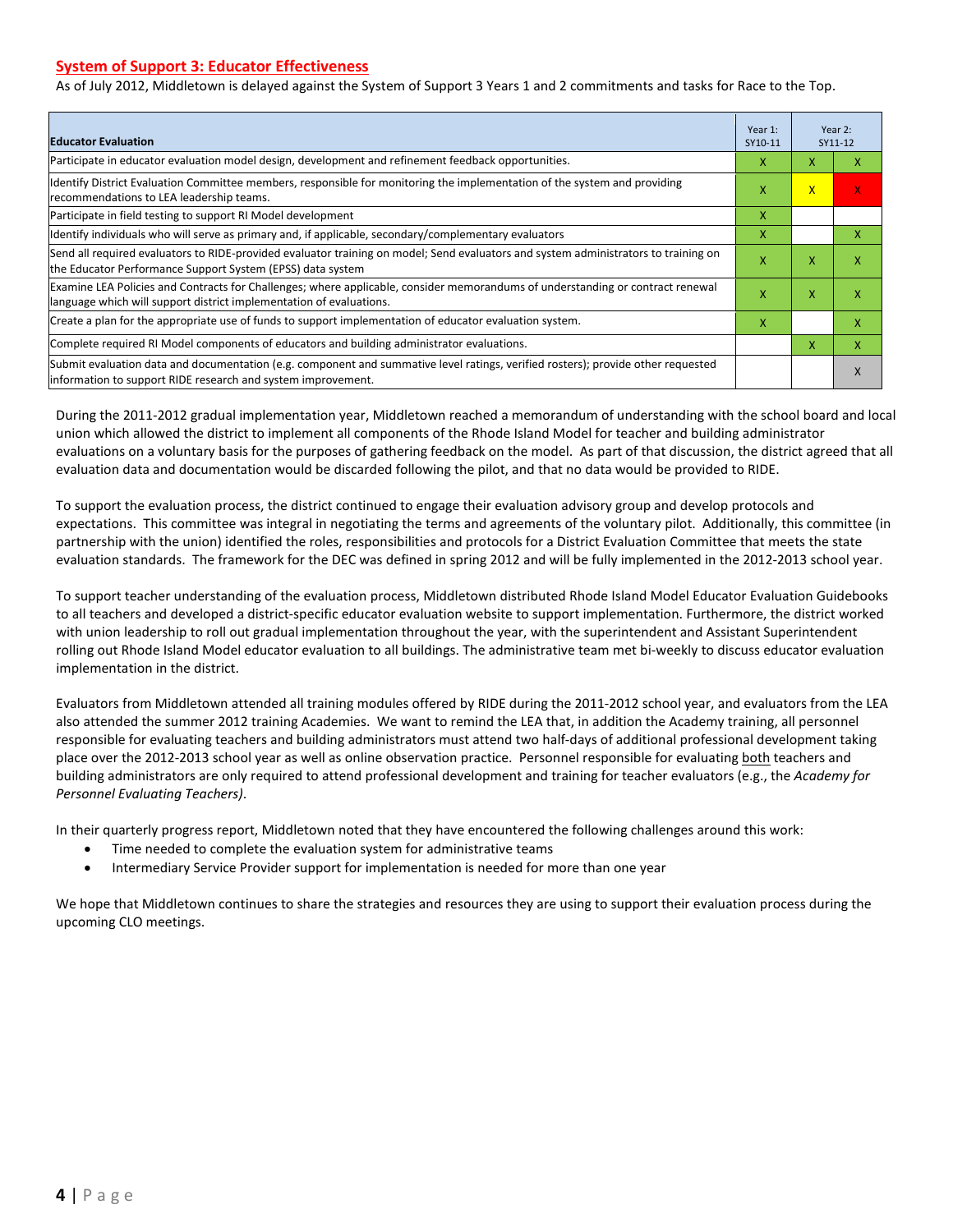#### **System of Support 4: Human Capital Development**

As of July 2012, Middletown is on track against the System of Support 4 Years 1 and 2 commitments and tasks for Race to the Top.

| <b>Recruitment (SchoolSpring)</b>                                                            | Year 1:<br>SY10-11 | Year 2:<br>SY11-12 |
|----------------------------------------------------------------------------------------------|--------------------|--------------------|
| Provide RIDE with feedback on the desired functionality of a state-wide recruitment platform | X                  |                    |
| Attend orientation sessions with selected vendor and train relevant personnel as needed      |                    |                    |
| [Post open positions using the state-wide Recruitment Platform (SchoolSpring)                |                    |                    |

| <b>Beginning Teacher Induction</b>                                                                                                                                            | Year 1:<br>SY10-11 | Year 2:<br>SY11-12 |
|-------------------------------------------------------------------------------------------------------------------------------------------------------------------------------|--------------------|--------------------|
| Provide RIDE with feedback around the proposed design of the Induction Coach program                                                                                          | x                  |                    |
| If applicable, recommend potential Induction Coaches to RIDE                                                                                                                  | x                  |                    |
| Review and revise hiring policies, timelines and processes in order to support appropriate and timely projections for anticipated hires<br>requiring induction coach services |                    |                    |
| Provide RIDE with list of beginning teachers who will receive Induction Coach support in a timely manner in order to ensure that all<br>beginning teachers have coaching      |                    |                    |
| Participate in RIDE-provided information opportunities in order to learn about induction coach program                                                                        |                    |                    |

Middletown has utilized the SchoolSpring recruitment platform to recruit for open positions for many years and currently uses SchoolSpring Plus. SchoolSpring Plus will be used to recruit for open positions for the 2012-2013 school year.

During the 2011-2012 school year, Middletown had 2 beginning teachers supported by a RIDE induction coach. This was supplemented by the principal meeting with the induction coach to review the program and the principal's role in the process. The principal of the beginning teachers attended RIDE's "Role of the Principal" workshop to support the induction program.

In their quarterly progress report, Middletown noted that they have encountered the following challenges around this work:

- Communication around this work has not been as clear as other areas of the RTT projects
- Central office would like to be included in the information around the visits with new teachers
- Sustainability concerns about the induction program once the RTT funds are no longer available

In the upcoming CLO sessions, RIDE looks forward to engaging in a deeper conversation around the revisions that Middletown and other LEAs have made to their hiring policies, timelines and processes in order to support broader human capital initiatives including recruitment of highly qualified and diverse candidates and providing data-driven induction support to beginning teachers.

The contents of this report were developed under a Race to the Top grant from the U.S. Department of Education. However, those contents do not necessarily represent the policy of the U.S. Department of Education, and you should not assume endorsement by the Federal Government.